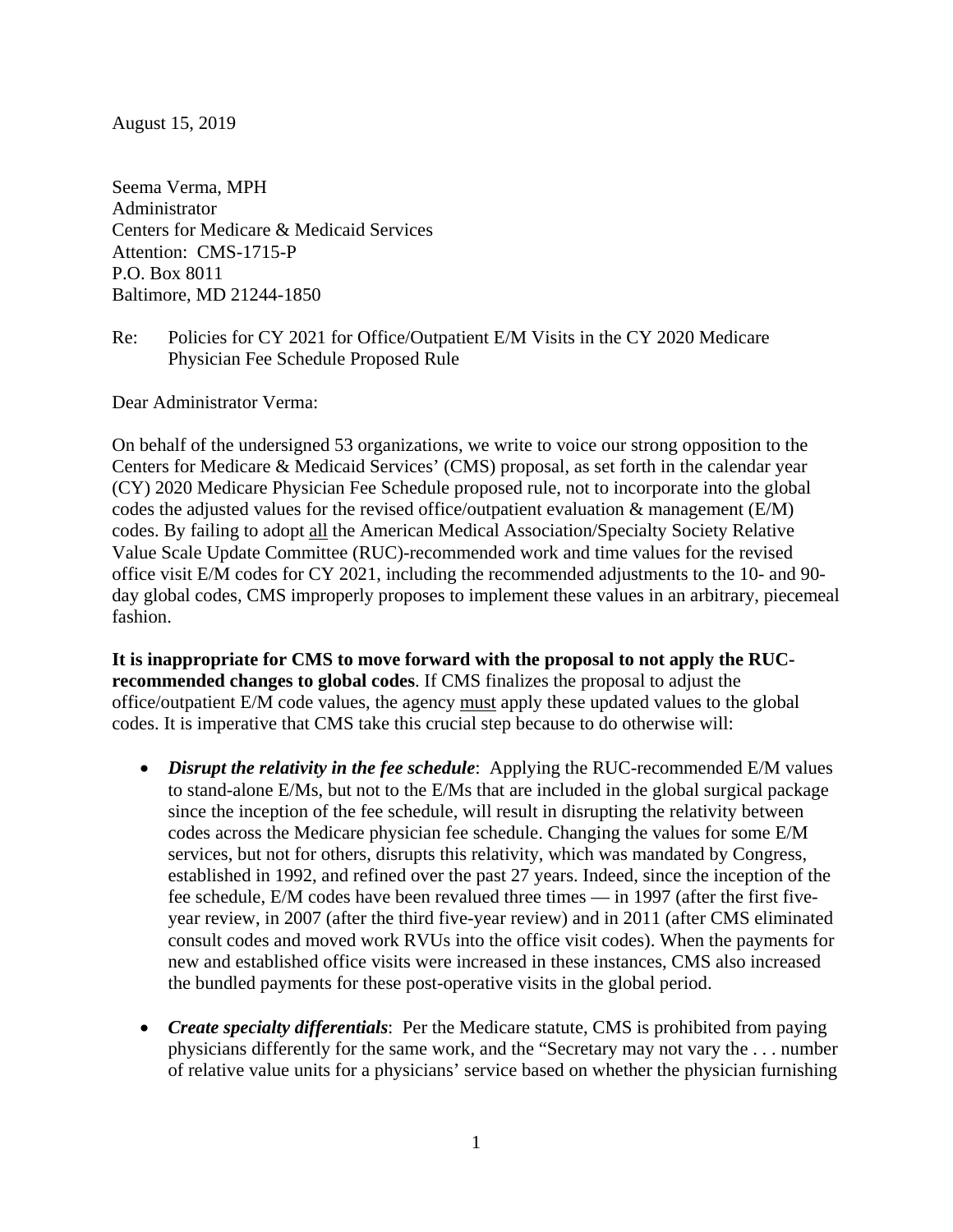the service is a specialist or based on the type of specialty of the physician."<sup>1</sup> Failing to adjust the global codes is tantamount to paying some doctors less for providing the same E/M services, in violation of the law.

- **Run afoul of section 523(a) of MACRA**: CMS points to the ongoing global code data collection effort as a reason for not applying the RUC-recommended changes to office visit E/M codes to global codes. In addition, the Agency states that it is required to update global code values based on objective data on all of the resources used to furnish the services included in the global package. These arguments conflate two separate issues. The issue that CMS raises regarding MACRA legislation is not related to maintaining relativity across the fee schedule based on current data in the CMS work/time file. In fact, section 523(a) specifically authorizes CMS to make adjustments to surgical services, notwithstanding the mandate to concomitantly undertake the MACRA-mandated global code data collection project.
- *Ignore recommendations endorsed by nearly all medical specialties*: The RUC, which represents the entire medical profession, voted overwhelmingly (27-1) to recommend that the full increase of work and physician time for office visits be incorporated into the global periods for each CPT code with a global period of 10-day, 90-day and MMM (maternity). The RUC also recommended that the practice expense inputs should be modified for the office visits within the global periods.

**Again, we strongly urge CMS not to finalize a policy that fails to apply the RUCrecommended changes to both stand-alone office visit E/M codes and the E/M component of the global codes**. Our organizations will submit more detailed comment letters prior to the comment deadline, but the gravity of this particular proposal warrants an immediate response.

Thank you for your consideration of these comments, and we welcome continued dialogue with CMS on this critical issue.

Sincerely,

American College of Surgeons American Academy of Dermatology Association American Academy of Facial Plastic and Reconstructive Surgery American Academy of Ophthalmology American Academy of Otolaryngology-Head and Neck Surgery American Academy of PAs American Academy of Physical Medicine and Rehabilitation American Association of Hip and Knee Surgeons American Association of Neurological Surgeons American Association of Orthopaedic Surgeons American College of Cardiology American College of Emergency Physicians

  $142$  U.S. Code §1395w-4(c)(6).